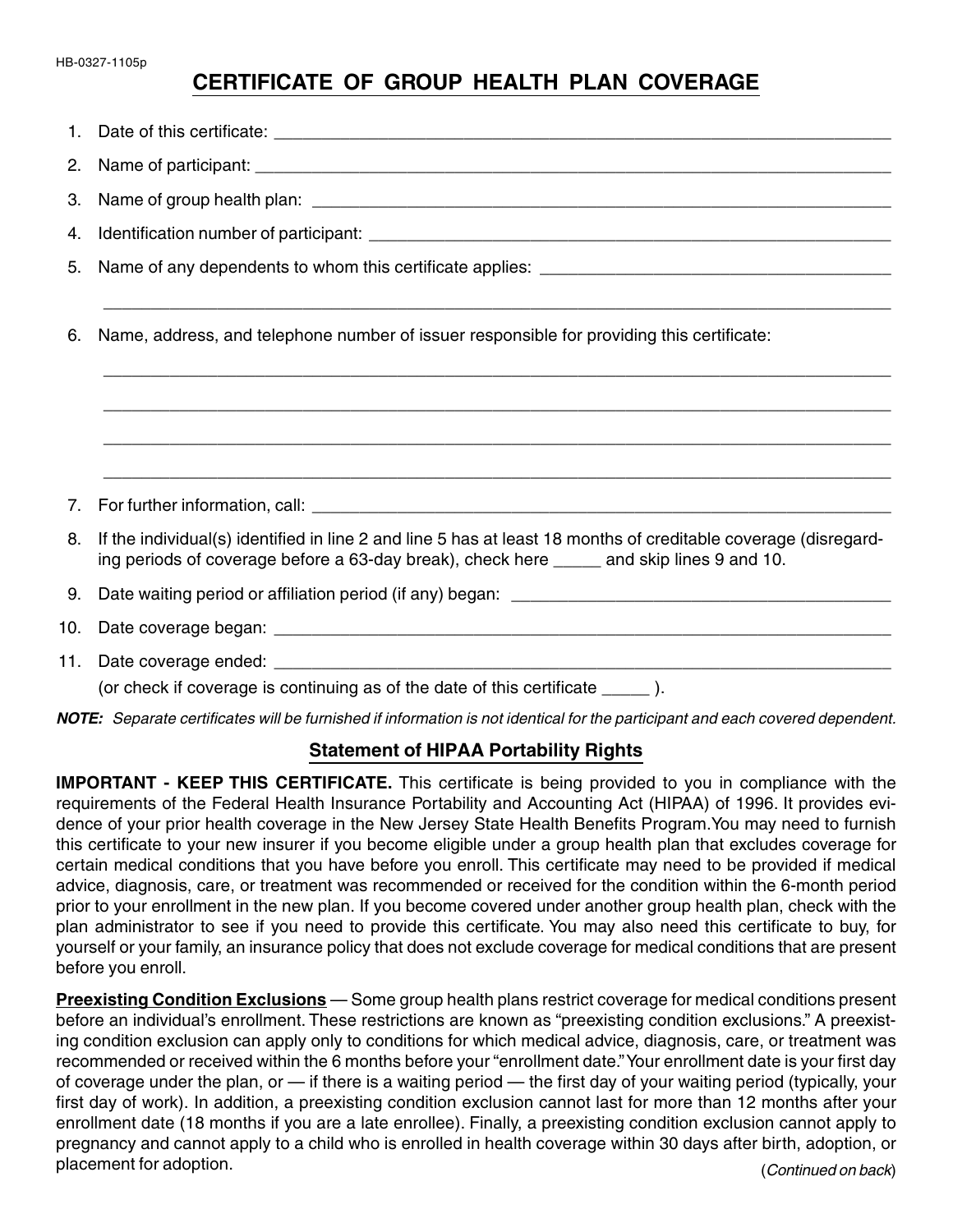## **Statement of HIPAA Portability Rights (Continued)**

If a plan imposes a preexisting condition exclusion, the length of the exclusion must be reduced by the amount of your prior creditable coverage. Most health coverage is creditable coverage, including: group health plan coverage, COBRA continuation coverage, coverage under an individual health policy, Medicare, Medicaid, State Children's Health Insurance Program (SCHIP), and coverage through high-risk pools and the Peace Corps. Not all forms of creditable coverage are required to provide certificates like this one. If you do not receive a certificate for past coverage, talk to your new plan administrator.

You can add up any creditable coverage you have, including the coverage shown on this certificate. However, if at any time you went for 63 days or more without any coverage (called a break in coverage) a plan may not have to count the coverage you had before the break.

• Therefore, once your coverage ends, you should try to obtain alternative coverage as soon as possible to avoid a 63-day break. You may use this certificate as evidence of your creditable coverage to reduce the length of any preexisting condition exclusion if you enroll in another plan.

**Right to Get Special Enrollment in Another Plan** — Under HIPAA, if you lose your group health plan coverage, you may be able to get into another group health plan for which you are eligible (such as a spouse's plan), even if the plan generally does not accept late enrollees, if you request enrollment within 30 days. (Additional special enrollment rights are triggered by marriage, birth, adoption, and placement for adoption.)

• Therefore, once your coverage ends, if you are eligible for coverage in another plan (such as a spouse's plan), you should request special enrollment as soon as possible.

**Prohibition Against Discrimination Based on a Health Factor** — Under HIPAA, a group health plan may not keep you (or your dependents) out of the plan based on anything related to your health. Also, a group health plan may not charge you (or your dependents) more for coverage, based on health, than the amount charged a similarly situated individual.

**Right to Individual Health Coverage** — Under HIPAA, if you are an "eligible individual," you have a right to buy certain individual health policies (or in some states, to buy coverage through a high-risk pool) without a preexisting condition exclusion. To be an eligible individual, you must meet the following requirements:

- You have had coverage for at least 18 months without a break in coverage of 63 days or more;
- Your most recent coverage was under a group health plan (which can be shown by this certificate);
- Your group coverage was not terminated because of fraud or nonpayment of premiums;
- You are not eligible for COBRA continuation coverage or you have exhausted your COBRA benefits (or continuation coverage under a similar state provision); and
- You are not eligible for another group health plan, Medicare, or Medicaid, and do not have any other health insurance coverage.

The right to buy individual coverage is the same whether you are laid off, fired, or quit your job.

• Therefore, if you are interested in obtaining individual coverage and you meet the other criteria to be an eligible individual, you should apply for this coverage as soon as possible to avoid losing your eligible individual status due to a 63-day break.

**State Flexibility** — This certificate describes minimum HIPAA protections under federal law. States may require insurers and HMOs to provide additional protections to individuals in that state.

**For More Information** — If you have questions about your HIPAA rights, you may contact your state insurance department or the U.S. Department of Labor, Employee Benefits Security Administration (EBSA) toll-free at 1- 866-444-3272 (for free HIPAA publications ask for publications concerning changes in health care laws). You may also contact the federal Centers for Medicare and Medicaid Services publication hotline at 1-800-633-4227 (ask for Protecting Your Health Insurance Coverage). These publications and other useful information are also available on the Internet at: www.dol.gov/ebsa, the DOL's interactive Web pages - Health E-laws, or at: www.cms.hhs.gov/hipaa1.